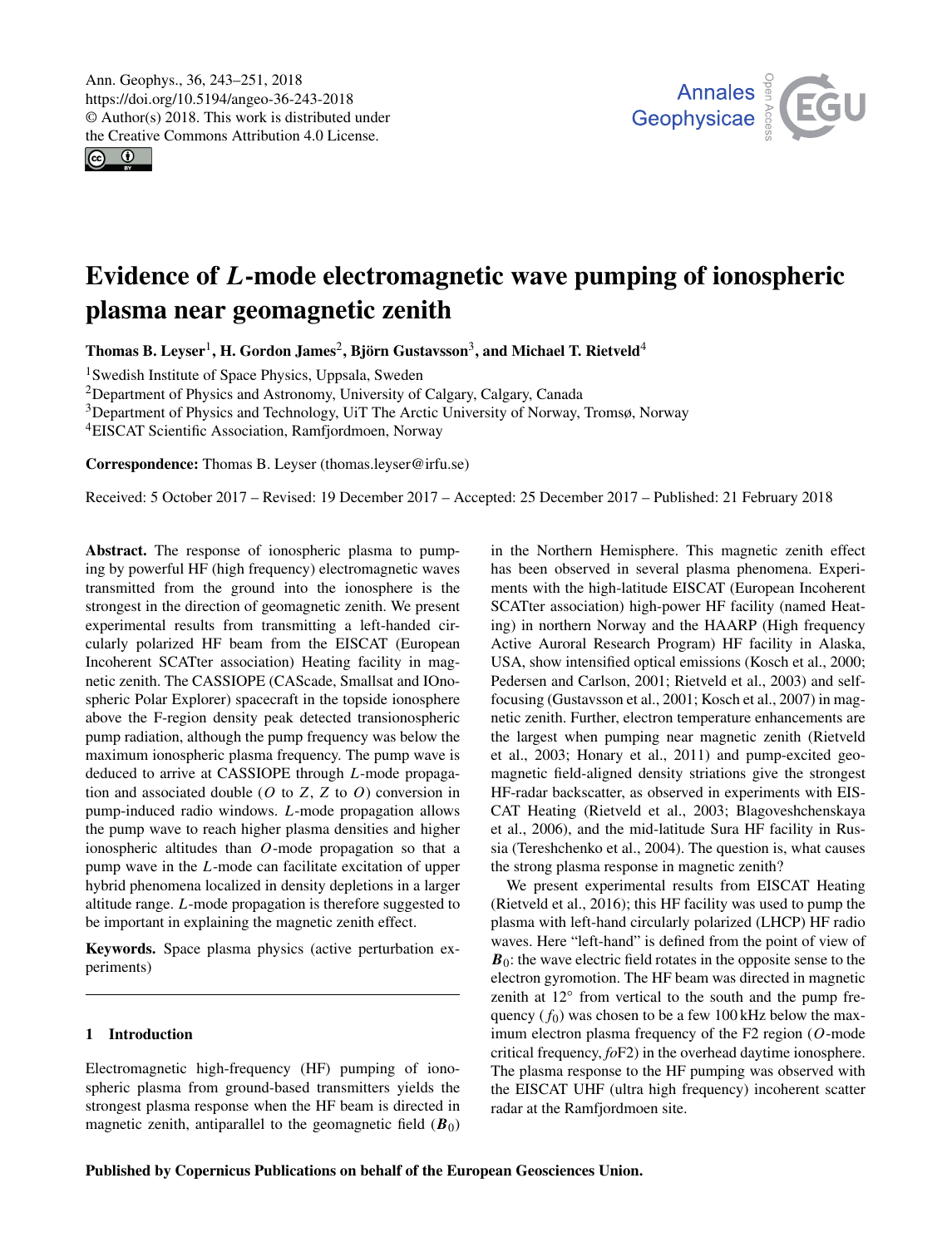The polar-orbiting CASSIOPE (CAScade, Smallsat and IOnospheric Polar Explorer) satellite in the topside ionosphere (perigee  $325 \times$  apogee 1500 km altitude,  $80^\circ$  inclination) was used to detect pump radiation above the F-region peak. The electromagnetic radiation was observed with the RRI (Radio Receiver Instrument) in the e-POP (enhanced Polar Outflow Probe) package on the fixed platform of CAS-SIOPE [\(James et al.,](#page-7-3) [2015;](#page-7-3) [Yau and James,](#page-8-6) [2015\)](#page-8-6). The RRI is equipped with four monopole antennas, configured into two 6 m crossed dipoles,  $d_1$  and  $d_2$ , that provide voltage magnitudes  $(V_1, V_2)$  and phases  $(\Phi_1, \Phi_2)$  of the detected signals. In some cases the detected signals enabled determination of the direction of arrival (DOA) of the incoming wave [\(James,](#page-8-7) [2017\)](#page-8-7).

It is commonly assumed that a LHCP wave transmitted near-vertically from the ground propagates in the O-mode when entering the ionosphere. An O-mode wave propagating near-vertically reflects at the plasma resonance height, where the local plasma frequency  $f_p = f_0$ . However, our experimental results show that the pump wave passed through the ionospheric density peak although  $f_0 < f \circ F2$ . This suggests that the pump wave transmitted near magnetic zenith propagated instead in the L-mode, which is a LHCP mode that has the wave vector parallel or antiparallel to the ambient magnetic field. A wave in the L-mode can propagate both on the O-mode dispersion surface and the Z-mode surface (also referred to as the slow extraordinary mode), and propagates from one surface to the other without linear conversion, always with the wave vector parallel to the ambient magnetic field. The square of the refractive index for the L-mode as obtained from the dispersion equation for a cold magnetized and homogeneous plasma is given by  $n_{\parallel}^2 = 1 - f_{\rm p}^2/f(f - f_{\rm e})$ , where  $f$  is the wave frequency and  $f_e$  is the electron gyrofrequency [\(Stix,](#page-8-8) [1992\)](#page-8-8). Based on ray tracing analyses, it has been proposed that the pump wave can be guided in the Lmode by pump-induced kilometre-scale geomagnetic fieldaligned plasma density ducts [\(Leyser and Nordblad,](#page-8-9) [2009;](#page-8-9) [Nordblad and Leyser,](#page-8-10) [2010\)](#page-8-10).

### 2 Experimental results

In November 2015, EISCAT Heating was used to transmit a LHCP pump wave continuously for several minutes during CASSIOPE passages approximately through the extension of the Heating beam in the topside ionosphere. A total of six conjunctions occurred during daytime, out of which two had the desired conditions of sufficiently low ionospheric absorption and  $f_0 < f \circ F2 < f_0 + f_e/2$ , where the latter frequency corresponds to the L-mode cutoff ( $f_p \approx f_0 + f_e/2$ ). The EISCAT UHF radar beam was scanned in steps of 1<sup>°</sup> every 10 s between eight elevations around magnetic zenith in the plane containing the vertical to measure background plasma parameter values.

<span id="page-1-0"></span>

**Figure 1.** Height profile of  $f_p$  with  $f_0 = 3.900 \text{ MHz}$  shown as a solid line (14:11:15 UT and integrated for 10 s on 12 November 2015). The data were obtained with the EISCAT UHF radar from the ion line and the width of the profile shows the approximate standard deviation.

On 12 November,  $f_0 = 3.900 \text{ MHz}$  and the pump wave was transmitted continuously between 14:00:05 and 14:15:00 UT with an effective radiated power (ERP) of 134 MW (UT is local time minus 1 h). Figure [1](#page-1-0) shows the height profile of  $f_p$  during the satellite pass as obtained with the UHF radar. It is seen that  $f \circ F2 \approx 4.3 \text{ MHz}$  $> f_0 = 3.900 \text{ MHz}$ . Further, according to the IGRF geomag-netic field model [\(Thébault et al.,](#page-8-11) [2015\)](#page-8-11),  $f_e \approx 1.363 \text{ MHz}$ at ∼215 km where  $f_p \approx f_0$ , implying that  $f_0 < 3f_e \approx$ 4.089 MHz.

Measurements of stimulated electromagnetic emission (SEE) on the ground were attempted, but no emissions were observed during this conjunction. This is consistent with ionograms from the EISCAT Dynasonde at the Ramfjordmoen site that indicate high D-region absorption of HF waves. The pump wave may therefore have been too weak to excite SEE or the SEE itself was absorbed when propagating through the D region on its way to the ground.

CASSIOPE detected the HF wave transmitted from Heating at an altitude of 553 km, above the F-region plasma density peak at  $\sim$  250 km (Fig. [1\)](#page-1-0). The RRI swept 13 different frequency bands during the experiments. Figure [2](#page-3-0) shows an overview of the voltage on the two antenna dipoles in that frequency band which contained the Heating signal. The signal from the continuously transmitted pump wave at  $f_0 =$ 3.900 MHz can be seen from about 14:07:34 UT. The ratio of the detected voltage magnitudes on dipoles 1 and 2 is approximately constant with  $R_V = V_1 / V_2 \approx 1.6$  and the phase difference between the two signals  $\Delta \Phi = \Phi_1 - \Phi_2 \approx 280^\circ$ .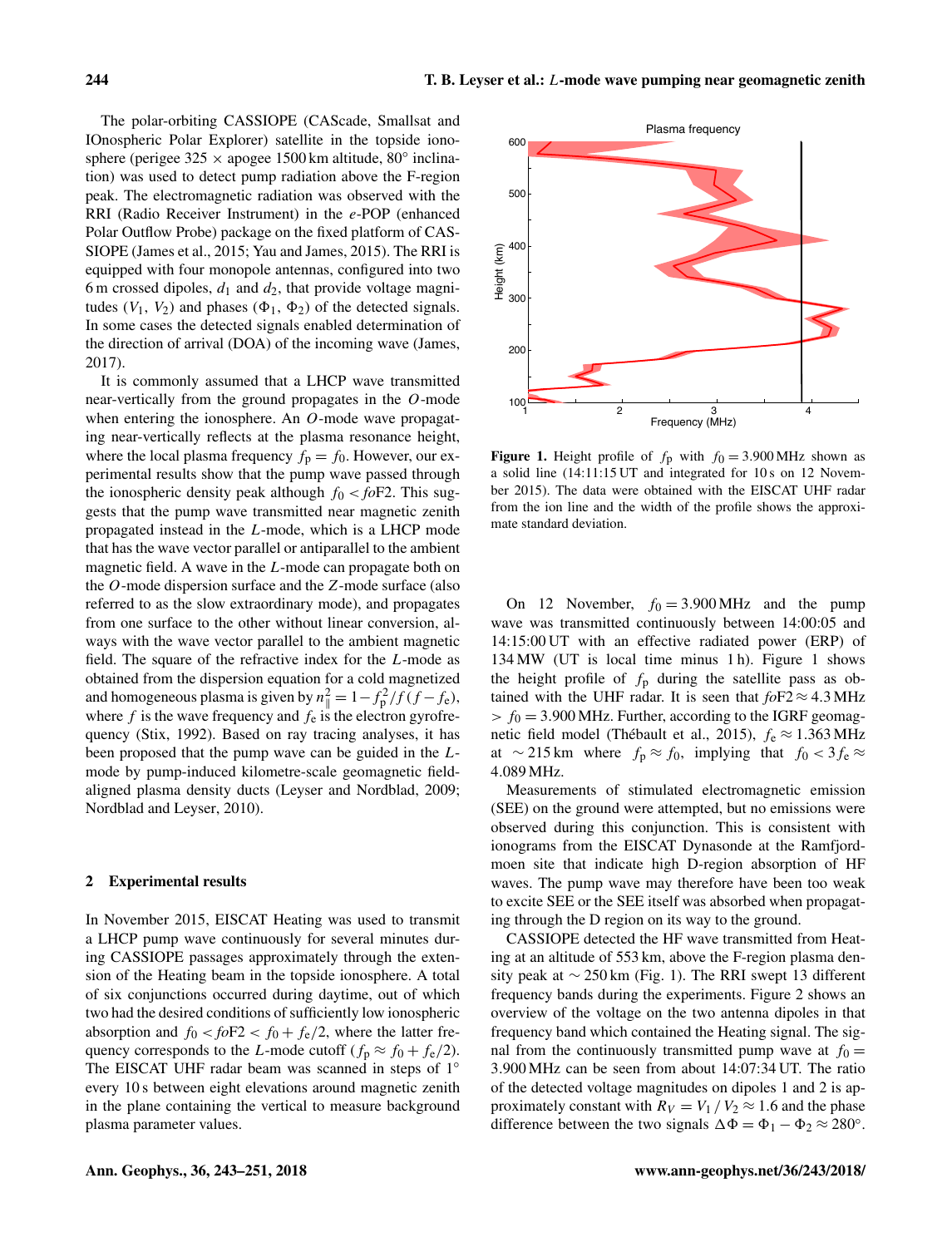### T. B. Leyser et al.: L-mode wave pumping near geomagnetic zenith 245

The pump wave thus passed through the ionospheric density peak although  $f_0 < f \circ F2$ .

The I and Q baseband voltages induced on each of the two dipoles of the RRI were used to calculate the DOA of the detected electromagnetic field. The theory and numerical technique for inverting the voltages to the DOA is discussed by [James](#page-8-7) [\(2017\)](#page-8-7). The subject was also treated in [James](#page-8-12) [\(2003\)](#page-8-12), however, with additional approximations for the included outline of the DOA calculations. For the computations of the DOA, it is assumed that the waves obey the cold-plasma theory. In addition,  $f_p$ ,  $f_e$  ( $f_e \ll f_p$ ,  $f_0$  for the discussed experiments) and  $\mathbf{B}_0$  are assumed independently known and hence allow the wave polarization to be determined in a spacecraft coordinate reference system for a given propagation direction. The RRI tubular BeCu dipoles are assumed to have an effective length equal to half their tip-totip length permitting the induced open-circuit voltage input to the RRI to be calculated. This direction determination depends on the accuracy of the polarization measurement and on the relevance of the cold plasma theory. While this seems defensible for propagation in the upper-branch  $O$ - and  $X$ modes at frequencies above their respective cutoff frequencies, it does require knowledge of the plasma parameters at the receiver, and can be an imprecise approach when polarization becomes longitudinal; this is, however, not a problem for the examples presented below. It has the advantages of not requiring spatially coherent receivers for wave-front detection, and of avoiding the need for absolute electric field measurement.

Figure [3](#page-3-1) shows the directions of the pump wave vector  $(k)$ , the straight line between Heating and CASSIOPE  $(k_0)$ ,  $\mathbf{B}_0$ and the two receiver dipoles  $(d_1, d_2)$  for 12 November. The wave vector is directed towards the north-east and closer to horizontal than to  $\mathbf{B}_0$ , although the Heating beam was transmitted near magnetic zenith. The dashed ellipse outlines the polarization of the wave electric field with the right diagram viewing approximately normal to the polarization plane. The wave is nearly linearly polarized which is consistent with the direction of the wave vector near-orthogonal to  $\mathbf{B}_0$ .

On 26 November, the pump wave was transmitted continuously between 12:07:00 and 12:17:00 UT with  $f_0 =$ 5.423 MHz and an ERP of 490 MW. Figure [4](#page-4-0) shows the height profile of  $f_p$  with  $f \circ F2 \approx 5.6 \text{ MHz} > f_0 =$ 5.423 MHz.

SEE was well developed during this conjunction and exhibited downshifted maximum features in the lower sideband of the pump [\(Leyser,](#page-8-13) [2001\)](#page-8-13). The frequency spectra indicate that  $f_0 < 4f_e$  in the region where the SEE is excited. According to the IGRF model,  $f_e \approx 1.357 \text{ MHz}$  at the plasma resonance height of approximately 225 km, which implies that  $f_0 = 5.423 \text{ MHz} \lesssim 4 f_e \approx 5.428 \text{ MHz}$ . However, the well-developed SEE suggests that it is excited where  $f_0$ is at least some 10 kHz below  $4f_e$ , which would indicate that the SEE is excited at a lower altitude (larger  $f_e$ ) than the plasma resonance height, at which  $4f_e - f_0 \approx 5$  kHz. The observation of SEE on 26 November is also consistent with the ionograms from the EISCAT Dynasonde that indicate low Dregion absorption of HF waves, contrary to the situation on 12 November.

The RRI detected the HF wave transmitted from Heating at an altitude of 352 km, above the F2-region peak at ∼ 235 km (Fig. [4\)](#page-4-0). Figure [5](#page-5-0) shows an overview of the voltage on the two antenna dipoles in the frequency band that contained the Heating signal, similar to Fig. [2.](#page-3-0) The signal from the continuously transmitted pump wave at  $f_0 = 5.423 \text{ MHz}$  can be seen from about 12:11:45 UT. For this case, the detected signals have  $R_V \approx 1.2$  and  $\Delta \Phi \approx 190^\circ$ .

Figure [6](#page-5-1) shows that the direction of the wave vector  $(k)$  of the detected pump wave is close to magnetic zenith. Specifically, k deviates from  $-B_0$  by only 0.14°. As seen from the left part of Fig. [6,](#page-5-1) the electric field polarization is approximately circular, consistent with the wave vector being nearparallel to  $-B_0$ .

## 3 Discussion

The EISCAT Heating facility was used for transmission of a LHCP electromagnetic wave beam directed in magnetic zenith into the ionosphere with  $f_0 < f \circ F2 < f_0 + f_e/2$ . These conditions were fulfilled for two of the six conjunctions in our experiments. In both of these conjunctions, the pump wave was detected by CASSIOPE in the topside ionosphere, above the daytime F2-region density peak. For 12 November 2015,  $f_0 = 3.900 \text{ MHz}$  and  $f_0F_2 \approx 4.3 \text{ MHz}$  (Fig. [1\)](#page-1-0). On 26 November 2015,  $f_0 = 5.423 \text{ MHz}$  and  $f_0 = 5.6 \text{ MHz}$ (Fig. [4\)](#page-4-0). Thus, the wave propagated through the F-region peak although  $f_0 < f \circ F2$ .

An O-mode wave propagating upward in a horizontally stratified ionosphere with increasing plasma density with height will reach a maximum density at which  $f_p = f_0$  for angles of incidence  $\theta \leq \theta_c$ , where the critical or Spitze angle  $\theta_c = \arcsin[\sqrt{\frac{Y}{(1+Y)}}\cos I] \approx 6^{\circ}$  [\(Ellis,](#page-7-4) [1956\)](#page-7-4),  $Y =$  $f_e/f_0$  and  $I \approx 78.4^\circ$  is the inclination of  $\mathbf{B}_0$  at  $f_p = f_0$ above Heating. For increasing  $\theta$  beyond  $\theta_c$ , an O-mode wave reflects at successively lower  $f_p$ , as in magnetic zenith at  $\theta = 90^{\circ} - I \approx 12^{\circ}.$ 

Based on ray-tracing computations, it has been shown that a LHCP wave can be guided in the L-mode in magnetic zenith by kilometre-scale magnetic field-aligned density ducts in an otherwise horizontally stratified ionosphere [\(Leyser and Nordblad,](#page-8-9) [2009;](#page-8-9) [Nordblad and Leyser,](#page-8-10) [2010\)](#page-8-10). A wave in the L-mode has a wave vector parallel or antiparallel to the ambient magnetic field. For  $f_p < f_0$ , the L-mode follows the O-mode dispersion surface. Whereas the O-mode has a cutoff at  $f_p = f_0$ , the L-mode passes through the radio window in a horizontally stratified ionosphere for  $\theta = \theta_c$  or is guided along  $B_0$  by density ducts through radio windows that are opened by the ducts. In a horizontally stratified ionosphere, the radio window denotes that case for which waves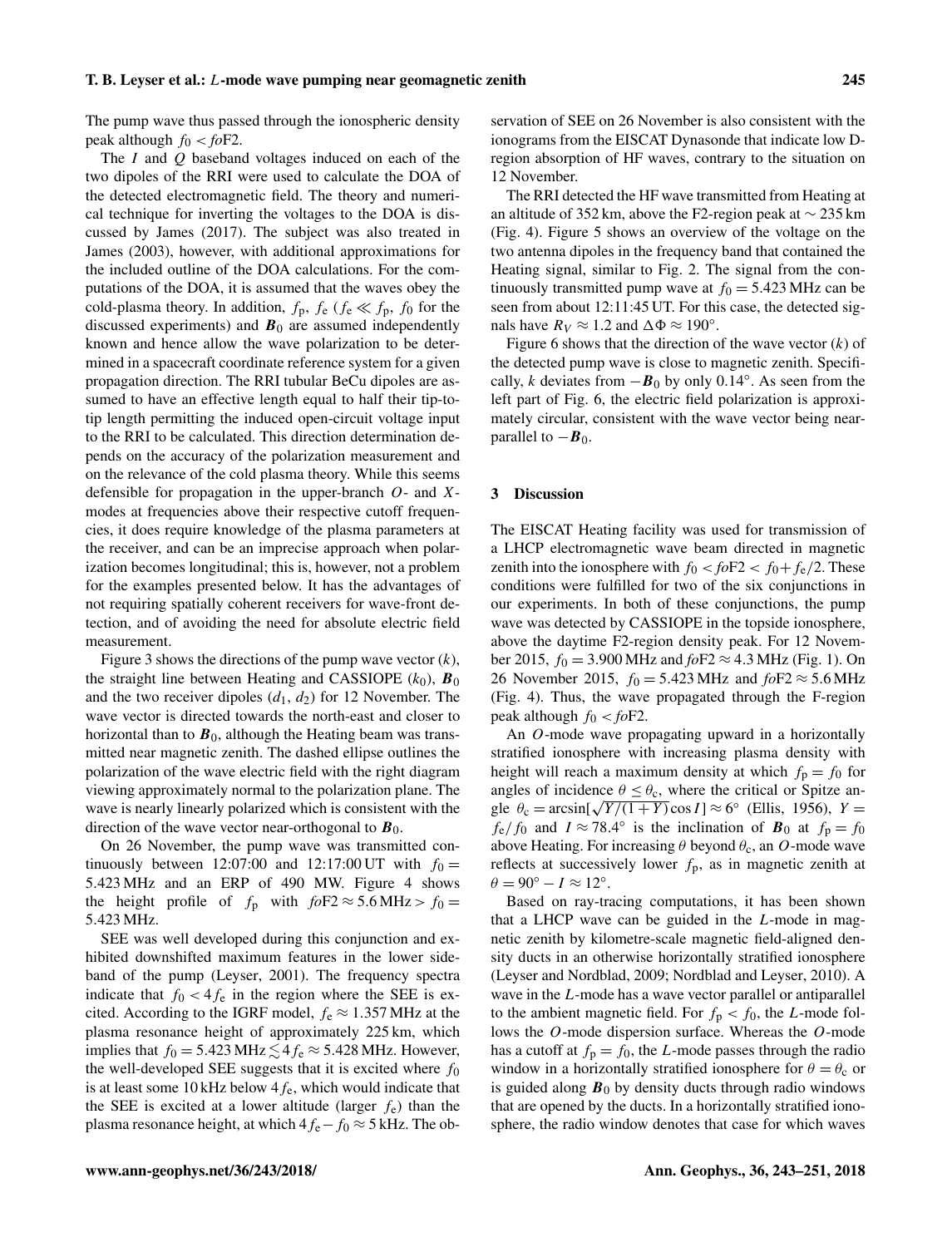<span id="page-3-0"></span>

<span id="page-3-1"></span>Figure 2. Overview of the detected voltage on the two antenna dipoles for the CASSIOPE passage over EISCAT Heating from 14:06:44.630 to 14:08:41.209 UT on 12 November 2015. The RRI was pre-programmed to sweep between 13 different frequency bands, one of which contained the Heating signal at  $f_0 = 3.900$  MHz. The panels show the signal level in the 60 kHz wide frequency band around the Heating signal at  $f_0$ , which can be seen from about 14:07:34 UT.



Figure 3. Direction of the pump wave vector  $(k)$  detected by the RRI on CASSIOPE at an altitude of 553 km as viewed from two angles (14:08:02 UT on 12 November 2015, corresponding to the plasma profile in Fig. [1\)](#page-1-0). Also shown is the direction of the straight line between Heating and CASSIOPE ( $k_0$ ),  $\mathbf{B}_0$  and the two receiver dipoles ( $d_1$ ,  $d_2$ ). The vertical dotted lines indicate the projection of the vectors on the horizontal south–east plane. The dashed ellipse indicates the polarization of the wave electric field and the right diagram is from approximately normal to that ellipse. The DOA calculations were done with  $f_p = 2.00 \text{ MHz}$  and  $f_e = 1.20 \text{ MHz}$  at the CASSIOPE altitude.

transmitted from the ground have their wave vector antipar- allel to  $\mathbf{B}_0$  when reaching  $f_p = f_0$  and thus propagate in the L-mode, which occurs for rays launched at  $\theta = \theta_c$ .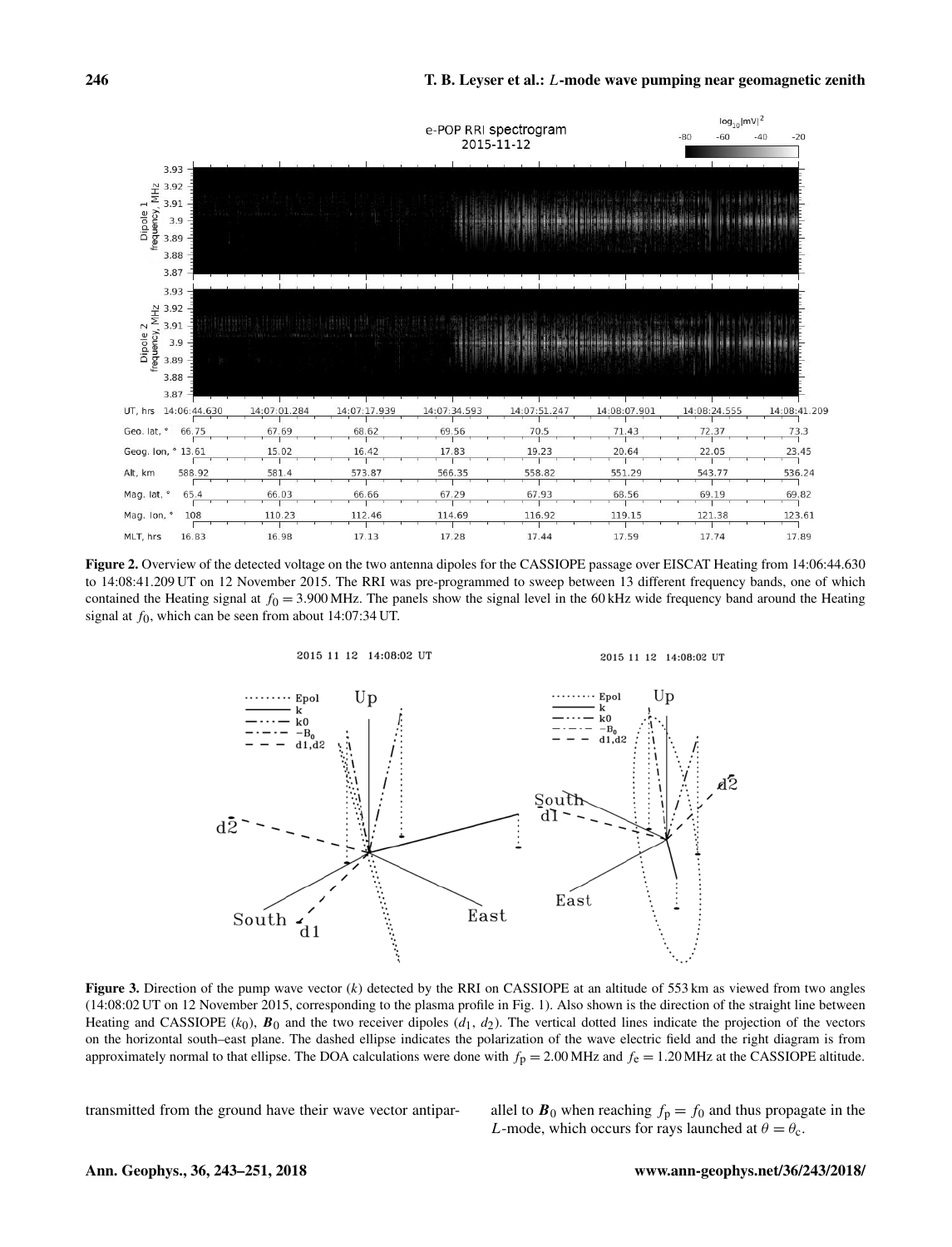<span id="page-4-0"></span>

Figure 4. Height profile of  $f_p$  with  $f_0 = 5.423 \text{ MHz}$  shown as a solid line (12:04:50 UT and integrated for 10 s on 26 November 2015). The data were obtained from the plasma line up to  $\sim$  300 km altitude and from the ion line at higher altitudes. The width of the profile shows the approximate standard deviation. The time for the profile, a few minutes before the conjunction between the Heating beam and CASSIOPE, was the last time with a usable plasma line height profile that enables determination of  $f<sub>p</sub>$  with high accuracy.

For  $f_p > f_0$  the L-mode continues on the Z-mode dispersion surface, until encountering its cutoff at  $f_p \approx f_0 + f_e/2$ . A wave in the L-mode can therefore propagate in higher plasma densities and at higher ionospheric altitudes than in the O-mode.

Note that the O- and Z-mode dispersion surfaces only touch at  $f_p = f_0$  for a wave vector parallel to the ambient magnetic field [\(Nordblad and Leyser,](#page-8-10) [2010\)](#page-8-10). A real wave field propagating along  $\pm B_0$  involves a range of wave vectors around the parallel direction. In order to pass through a radio window, whether the natural radio window in a horizontally stratified ionosphere or pump-induced windows by large-scale density irregularities associated with ducts, nonparallel rays therefore have to undergo  $O-Z$  conversion. This linear conversion must be considered in order to calculate the energy transmitted through the radio window. The L-mode, however, switches between the O- and Z-mode dispersion surfaces without conversion, which is one motivation for the distinction of L, O and Z-modes.

We conclude that the pump wave observed in the topside ionosphere in our experiments propagated some distance in the L-mode, particularly where  $f_p > f_0$  near the F-region peak. Since in our case  $f \circ F2 < f_0 + f_e/2$ , the L wave did not reach its cutoff but in the topside ionosphere where  $f_p = f_0$ must again have passed through a radio window and where  $f_p < f_0$  continued on the O-mode dispersion surface up to CASSIOPE.

It may be noted that an electromagnetic wave that is ducted by a cylindrical density irregularity has quasi-helical ray paths wherein propagation does not pass through the axis of the duct [\(James,](#page-8-14) [1994\)](#page-8-14). Ducted waves therefore do not have wave vectors that are strictly parallel to  $\pm B_0$ . Nevertheless, ray tracing computations show the ducted waves to propagate in the L-mode where  $f_p > f_0$  [\(Leyser and Nordblad,](#page-8-9) [2009;](#page-8-9) [Nordblad and Leyser,](#page-8-10) [2010\)](#page-8-10). Further, strictly speaking the dispersion properties of the L-mode discussed in the present treatment concern a homogeneous plasma. The dispersion properties in the inhomogeneous plasma of a density duct should be studied in more detail.

The transionospherically propagated signals detected on 12 November were weaker than those on 26 November. There are several reasons that may have contributed to this. The ERP on 12 November was lower than on 26 November (134 and 490 MW, respectively), D-region absorption as indicated in ionograms from the EISCAT Dynasonde was higher on 12 November than on 26 November, and the weaker signals were detected at a higher altitude and larger distance from Heating than the stronger signals (altitudes 553 and 352 km, respectively).

Further, the wave fields detected by CASSIOPE correspond to different DOA. On 12 November the wave vector was closer to horizontal than parallel to  $-B<sub>0</sub>$  (Fig. [3\)](#page-3-1), while on 26 November it was parallel to  $-B_0$  (Fig. [6\)](#page-5-1).

As the pump wave on 12 November propagated a further distance in the topside ionosphere than on 26 November, refraction was probably also larger in the former case, which may have contributed to the larger DOA angle. Furthermore, for 12 November, f<sup>0</sup> was ∼ 0.4 MHz below *fo*F2 which implies approximately 0.2 MHz below the L-mode cutoff at  $f_p \approx f_0 + f_e/2$ . When an *L*-mode wave approaches its cutoff, the ray path bends towards the horizontal in the reflection region. Since at the F-region peak the L-mode wave is only 0.2 MHz from its cutoff, the ray may have started to bend, which could have contributed to the obtained DOA. In addition, a ducted wave propagating upwards in the topside ionosphere towards decreasing plasma densities will eventually reach an ambient density for which the wave is no longer trapped in the duct. The question arises whether there could be diffraction effects when the wave exits the duct that could contribute to the observed DOA. All these possibilities should be analysed.

Transionospheric propagation of HF pump waves transmitted from the ground with  $f_0 < f \circ F^2$  in the unperturbed ionosphere has been reported previously. The electric field of a beam from the Sura facility was detected by the DEME-TER satellite at about 670 km altitude, near magnetic zenith [\(Frolov et al.,](#page-7-5) [2013\)](#page-7-5). This was observed for  $f_0$  down to 0.5– 0.7 MHz below *fo*F2, which corresponds to *fo*F2 – *f*<sub>0</sub> ≤ *f*<sub>e</sub>/2. The observations were attributed to the development of a large-scale density cavity in the evening and nighttime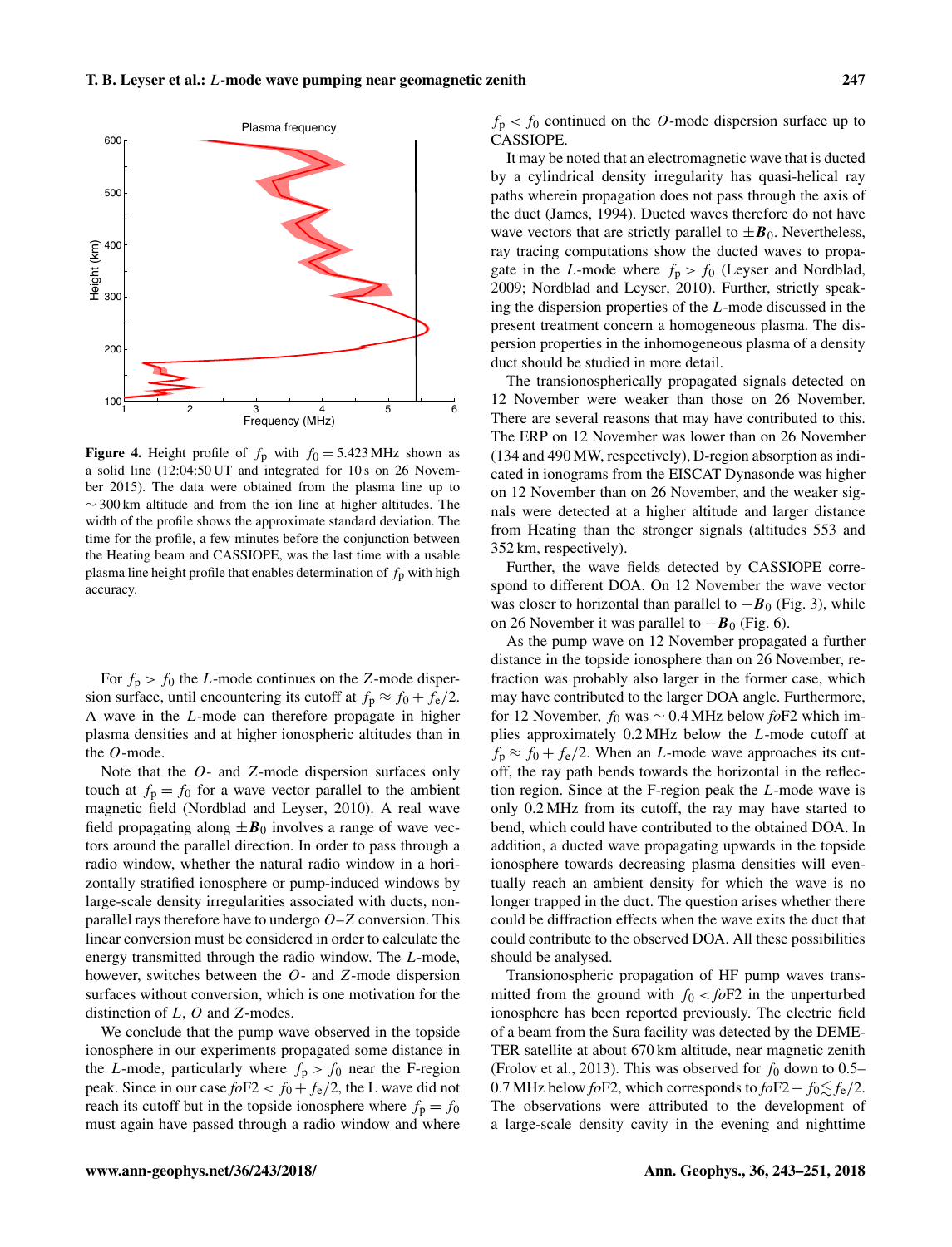<span id="page-5-0"></span>

Figure 5. Overview of the detected voltage on the two antenna dipoles for the CASSIOPE passage over EISCAT Heating from 12:10:59.636 to 12:13:41.357 UT on 26 November 2015. The RRI was pre-programmed to sweep between 13 different frequency bands, one of which contained the Heating signal at  $f_0 = 5.423$  MHz. The two panels show the signal level in the 60 kHz wide frequency band around the Heating signal at  $f_0$ , which can be seen from about 12:11:45 UT.

<span id="page-5-1"></span>

Figure 6. Direction of the pump wave vector  $(k)$  at an altitude of 352 km (12:12:10 UT on 26 November 2015, corresponding to the plasma profile in Fig. [4\)](#page-4-0). See Fig. [3](#page-3-1) for a description of the diagram. The DOA calculations were done with  $f_p = 5.00$  and  $f_e = 1.29$  MHz at the CASSIOPE altitude.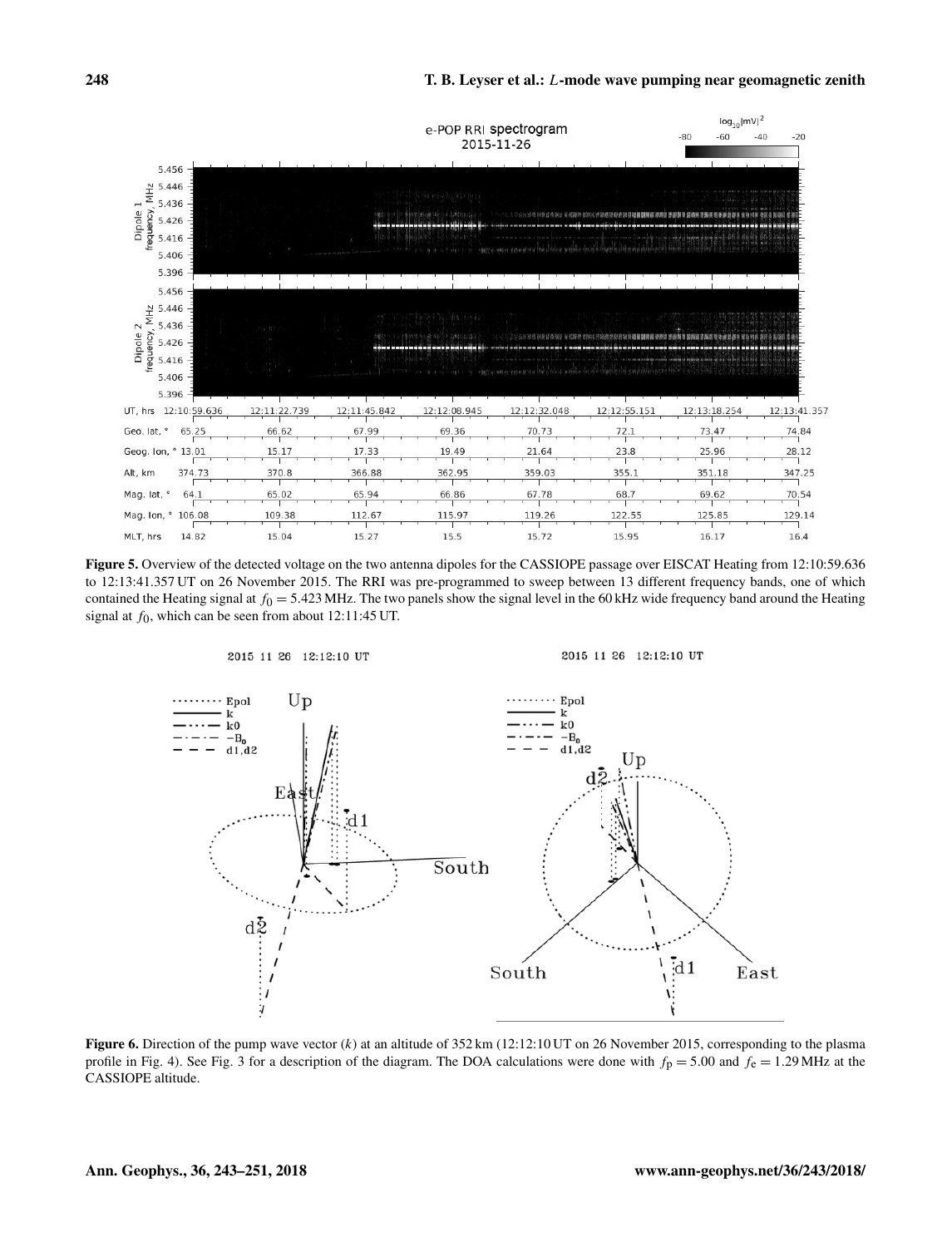pump–plasma interaction region that was suggested to focus the beam and redirect it towards magnetic zenith. The cavity was proposed to result in locally underdense plasma for the O-mode wave  $(f_p < f_0)$  so that it could pass through the F-region peak. Transionospheric propagation was not observed during daytime, consistent with ionospheric conditions for development of large-scale cavities by HF pumping that are less favourable during daytime than during evening and nighttime.

[Frolov et al.](#page-7-5) [\(2013\)](#page-7-5) argued that conversion of the wave from O-mode to Z-mode in the bottomside ionosphere and vice versa on the topside could not explain the observations because the Z-mode was expected to be strongly absorbed where  $f_p \approx f_0$  in the topside. The observations were done with ERP levels of 40–150 MW during evening and nighttime with probably only a minimum of D-region absorption. In our case the ERPs were 134 and 490 MW during daytime. Assuming a D-region absorption of 6 dB, the ERP levels are comparable in the two experiments. Since in our case transionospheric propagation with  $f_0 < f_0$  was observed, the absorption cannot have been too strong. We therefore suggest that L- and associated Z-mode propagation cannot be ruled out for the cases discussed by [Frolov et al.](#page-7-5) [\(2013\)](#page-7-5). L-mode propagation would explain why transionospheric propagation was indeed observed near magnetic zenith and only for  $f \circ F2 - f_0 \lesssim f_e/2$ , as the *L*-mode has its cutoff at  $f_p \approx f_0 + f_e/2$  and is evanescent for higher  $f_p$ .

[Andreeva et al.](#page-7-6) [\(2016\)](#page-7-6) presented experimental results concerning large-scale density irregularities induced by the Sura facility together with tomography-like reconstruction of the ionospheric plasma density profile using VHF (very high frequency) signals from PARUS beacon satellites that were received on the ground. The results from the reconstruction of the ionospheric electron density distribution indicate that as f<sup>0</sup> approaches *fo*F2, density troughs may form that stretch along the entire F2 layer. Ray tracing calculations suggest that in these troughs the plasma became locally underdense for O-mode propagation so that pump energy could be transmitted through the F-region density peak into the topside ionosphere with the pump wave propagating along the geomagnetic field, thus arriving at similar conclusions as those of [Frolov et al.](#page-7-5) [\(2013\)](#page-7-5).

[James et al.](#page-8-15) [\(2017\)](#page-8-15) reported transmissions from the Sura facility to CASSIOPE at an altitude of about 1300 km, for  $f \circ F2 \sim 0.1$  MHz above  $f_0$  of the transmitted O-mode wave. VHF/UHF transmissions from the CASSIOPE/e-POP radio beacon were received on the ground to measure total electron content. Based on tomography-like reconstruction using the received wave data, it was concluded that the transionospheric propagation was maintained by O-mode ducting in locally underdense magnetic field-aligned density irregularities.

L-mode propagation of a ducted pump wave is expected to cause stronger plasma perturbations than O-mode propagation alone and therefore to be instrumental in the magnetic zenith effect. The pump wave can be guided in the L-mode by a density duct that has been excited by the pump in the O-mode or is naturally present. Such a duct is heated by collisional absorption of the L-mode wave as it propagates first on the O-mode dispersion surface and then continues on the  $Z$ -mode dispersion surface above the  $O$ -mode reflection height. The resulting expected deepening of the duct locally moves the upper hybrid resonance height upward. Since in the L-mode the wave electric field is perpendicular to  $\mathbf{B}_0$ at higher plasma densities than in the  $O$ -mode, the  $L$ -mode facilitates excitation of upper hybrid phenomena localized in the density depletions of small-scale striations [\(Vas'kov](#page-8-16) [and Gurevich,](#page-8-16) [1976;](#page-8-16) [Dysthe et al.,](#page-7-7) [1982;](#page-7-7) [Gurevich et al.,](#page-7-8) [1995;](#page-7-8) [Istomin and Leyser,](#page-7-9) [1997\)](#page-7-9) and associated anomalous absorption deeper into the plasma (at higher ambient plasma densities) and in a wider altitude range than for pure Omode propagation. The duct, so to speak, tells the pump wave where to propagate and the pump wave tells the duct where to deepen, which may lead to self-focusing in magnetic zenith.

The excitation of upper hybrid phenomena occurs from the L-mode on the O-mode dispersion surface, at least initially. For small-scale striations with sufficiently deep density depletions, the L-mode with its perpendicular electric field and propagation on the Z-mode surface at altitudes above the O-mode reflection height could excite upper hybrid phenomena localized in the depletions even above the ambient plasma resonance height. Because of its possibility to propagate above the  $O$ -mode reflection height, pump wave propagation in the L-mode is in any case expected to cause additional heating and plasma depletion than for O-mode propagation alone. L-mode propagation, therefore, could account for the strong plasma response observed in magnetic zenith. Already, early experiments in the 1970s showed that HF pumping can facilitate L-mode propagation and associated  $O-Z$  conversion, as evidenced by the appearance of socalled Z traces in ionograms [\(Utlaut and Violette,](#page-8-17) [1974\)](#page-8-17).

Ducted L-mode propagation of the pump wave can explain previously observed slow temporal evolution of optical emissions from the  $O(^1S)$  excited state at 557.7 nm. In experiments at HAARP, the emissions were observed to grow for tens of seconds after pump-on, which is slow compared to the ∼ 0.7 s lifetime of the source exited state [\(Pedersen](#page-8-18) [et al.,](#page-8-18) [2003\)](#page-8-18). The slow growth was attributed to larger-scale transport processes under self-focusing to produce intensified pumping and the electron acceleration needed to excite the  $O(^1S)$  state. We note that the slow temporal evolution is consistent with the formation of density irregularities that guide the pump wave in the  $L$ -mode, which could facilitate intensified electron acceleration by the LHCP wave [\(Istomin](#page-7-10) [and Leyser,](#page-7-10) [2003\)](#page-7-10).

Strong self-focusing was observed at HAARP in which the pump-induced 557.7 nm emission region collapsed and intensified from a cone of  $\sim 22^{\circ}$  to 9° in magnetic zenith within tens of seconds after pump-on [\(Kosch et al.,](#page-8-3) [2007\)](#page-8-3). Again the emissions had a growth time at least 1 order of magni-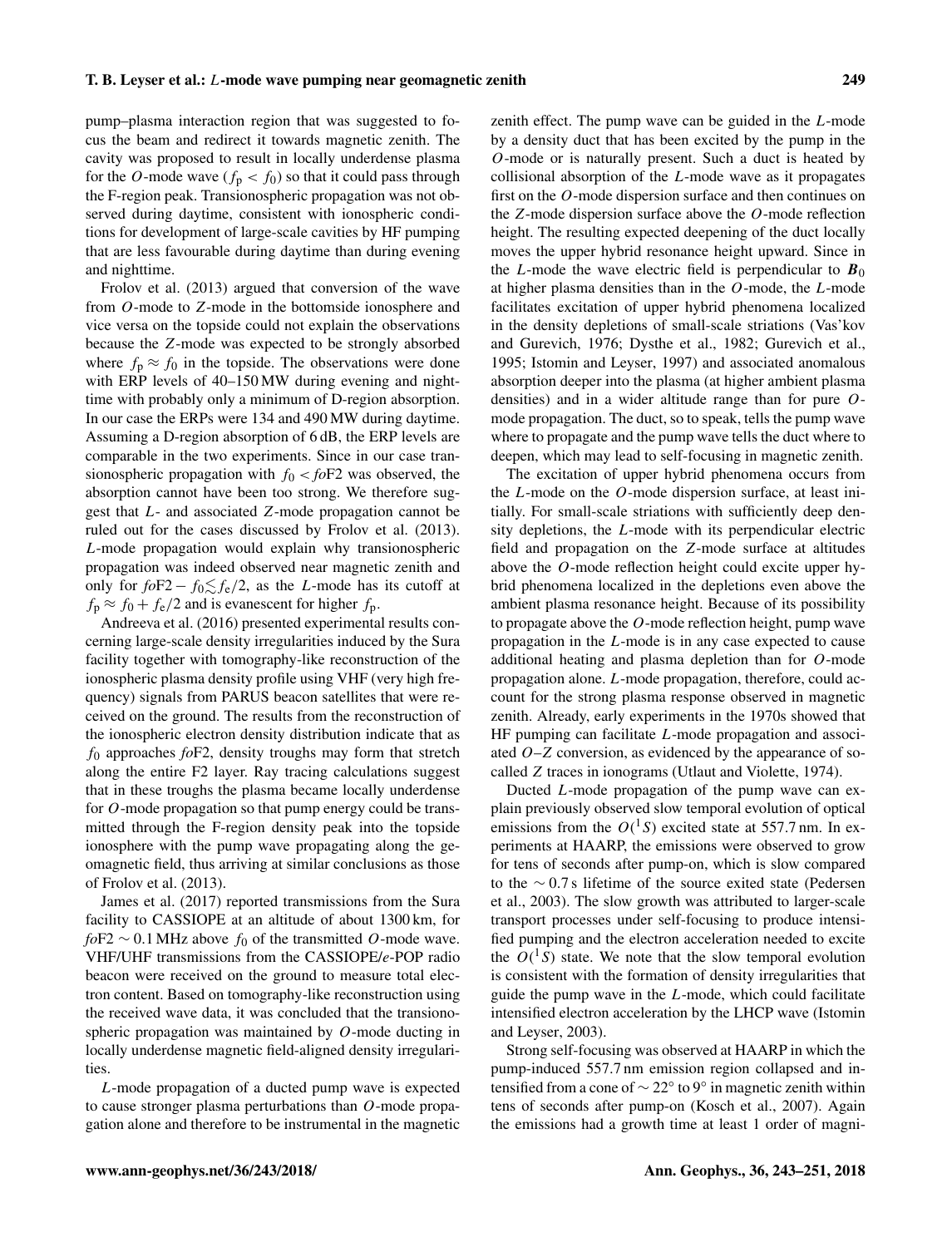tude longer than the lifetime of the  $O({}^1S)$  state, indicative of larger-scale plasma structuring. The optical emission images showed evidence of magnetic field-aligned density striations with transverse scales of ∼ 2–6 km. We suggest that such irregularities guided the pump wave in the L-mode in magnetic zenith, which facilitated intensified pumping of upper hybrid processes and associated electron acceleration in an extended height range as well as the self-focusing.

Finally it should be mentioned that the magnetic zenith effect has been interpreted in terms of self-focusing of the pump wave [\(Gurevich et al.,](#page-7-11) [2001,](#page-7-11) [2002\)](#page-7-12). These treatments too are concerned with large-scale structuring of the plasma by bunching of small-scale density striations, similar to the formation of ducts discussed by [Leyser and Nordblad](#page-8-9) [\(2009\)](#page-8-9); [Nordblad and Leyser](#page-8-10) [\(2010\)](#page-8-10). However, whereas [Gurevich](#page-7-11) [et al.](#page-7-11)  $(2001, 2002)$  $(2001, 2002)$  $(2001, 2002)$  propose self-focusing of an  $O$ -mode pump wave, the present results, those of [Leyser and Nord](#page-8-9)[blad](#page-8-9) [\(2009\)](#page-8-9) and [Nordblad and Leyser](#page-8-10) [\(2010\)](#page-8-10) suggest the importance of L-mode propagation deeper into the plasma where an O-mode wave cannot reach. Further experimental investigations and modelling of the magnetic zenith effect are needed to find out the importance of O-mode versus L-mode pumping for the magnetic zenith effect.

## 4 Conclusions

The EISCAT Heating facility was used to transmit LHCP pump waves into the ionosphere in a beam directed towards magnetic zenith, with  $f_0$  a few hundred kilohertz below  $f_0F_2$ such that  $f_0 < f \circ F2 < f_0 + f_e/2$ . Measurements of plasma parameter values, including the electron concentration height profile, were done with the EISCAT UHF incoherent scatter radar. Transmitted HF pump signals were detected by the RRI instrument in the e-POP package aboard the CASSIOPE spacecraft in the topside ionosphere above the daytime Fregion density peak. The transionospheric propagation is interpreted in terms of propagation in the L-mode and associated O–Z conversion through pump-induced radio windows both in the bottomside and topside F region, consistent with previous predictions [\(Leyser and Nordblad,](#page-8-9) [2009;](#page-8-9) [Nordblad](#page-8-10) [and Leyser,](#page-8-10) [2010\)](#page-8-10). We propose that propagation of pump waves in the *L*-mode is an ingredient in explaining the magnetic zenith effect, but further experiments are needed to find out the role of pure O-mode versus L-mode propagation in magnetic zenith.

*Data availability.* Access to the raw data may be provided upon reasonable request to the authors.

*Competing interests.* The authors declare that they have no conflict of interest.

*Acknowledgements.* EISCAT is an international association supported by research organizations in China (CRIRP), Finland (SA), Japan (NIPR and STEL), Norway (NFR), Sweden (VR) and the United Kingdom (NERC). The CASSIOPE/e-POP mission is funded through a Government of Canada Contribution Agreement among the Canadian Space Agency, the MDA Corporation, and the Industrial Technologies Office of Innovation, Science and Economic Development Canada.

The topical editor, Ana G. Elias, thanks Michael Kosch and one anonymous referee for help in evaluating this paper.

#### References

- <span id="page-7-6"></span>Andreeva, E. S., Frolov, V. L., Kunitsyn, V. E., Kryukovskii, A. S., Lukin, D. S., Nazarenko, M. O., and Padokhin, A. M.: Radiotomography and HF ray tracing of the artificially disturbed ionosphere above the Sura heating facility, Radio Sci., 51, 638–644, https://doi.org[/10.1002/2015RS005939,](https://doi.org/10.1002/2015RS005939) 2016.
- <span id="page-7-2"></span>Blagoveshchenskaya, N. F., Borisova, T., Kornienko, V., Leyser, T., Rietveld, M., and Thidé, B.: Artificial field-aligned irregularities in the nightside auroral ionosphere, Adv. Space Res., 38, 2503– 2510, https://doi.org[/10.1016/j.asr.2004.12.008,](https://doi.org/10.1016/j.asr.2004.12.008) 2006.
- <span id="page-7-7"></span>Dysthe, K. B., Mjølhus, E., Pécseli, H., and Rypdal, K.: Thermal cavitons, Phys. Scripta, T2/2, 548–559, 1982.
- <span id="page-7-4"></span>Ellis, G. R.: The Z propagation hole in the ionosphere, J. Atmos. Terr. Phys., 8, 43–54, https://doi.org[/10.1016/0021-](https://doi.org/10.1016/0021-9169(56)90090-3) [9169\(56\)90090-3,](https://doi.org/10.1016/0021-9169(56)90090-3) 1956.
- <span id="page-7-5"></span>Frolov, V., Mityakov, N., Shorokhova, E., and Parrot, M.: Structure of the Electric Field of a High-Power Radio Wave in the Outer Ionosphere, Radiophys. Quantum El., 56, 325–343, https://doi.org[/10.1007/s11141-013-9437-x,](https://doi.org/10.1007/s11141-013-9437-x) 2013.
- <span id="page-7-11"></span>Gurevich, A., Carlson, H., and Zybin, K.: Nonlinear structuring and southward shift of a strongly heated region in ionospheric modification, Phys. Lett. A, 288, 231–239, 2001.
- <span id="page-7-12"></span>Gurevich, A., Zybin, K., Carlson, H., and Pedersen, T.: Magnetic zenith effect in ionospheric modifications, Phys. Lett. A, 305, 264–274, https://doi.org[/10.1016/S0375-9601\(02\)01450-0,](https://doi.org/10.1016/S0375-9601(02)01450-0) 2002.
- <span id="page-7-8"></span>Gurevich, A. V., Zybin, K. P., and Lukyanov, A. V.: Stationary striations developed in the ionospheric modification, Phys. Rev. Lett., 75, 2622–2625, 1995.
- <span id="page-7-0"></span>Gustavsson, B., Sergienko, T., Rietveld, M. T., Honary, F., Steen, Å., Brändström, B. U. E., Leyser, T. B., Arulia, A., Aso, T., and Ejiri, M.: First tomographic estimate of volume distribution of enhanced airglow emission caused by HF pumping, J. Geophys. Res., 106, 29105–29123, https://doi.org[/10.1029/2000JA900167,](https://doi.org/10.1029/2000JA900167) 2001.
- <span id="page-7-1"></span>Honary, F., Borisov, N., Beharrell, M., and Senior, A.: Temporal development of the magnetic zenith effect, J. Geophys. Res., 116, A06309, https://doi.org[/10.1029/2010JA016029,](https://doi.org/10.1029/2010JA016029) 2011.
- <span id="page-7-9"></span>Istomin, Y. N. and Leyser, T. B.: Small-scale magnetic fieldaligned density irregularities excited by a powerful electromagnetic wave, Phys. Plasmas, 4, 817–828, 1997.
- <span id="page-7-10"></span>Istomin, Y. N. and Leyser, T. B.: Electron acceleration by cylindrical upper hybrid oscillations trapped in density irregularities in the ionosphere, Phys. Plasmas, 10, 2962–2970, 2003.
- <span id="page-7-3"></span>James, H., King, E., White, A., Hum, R., Lunscher, W., and Siefring, C.: The e-POP Radio Receiver Instru-